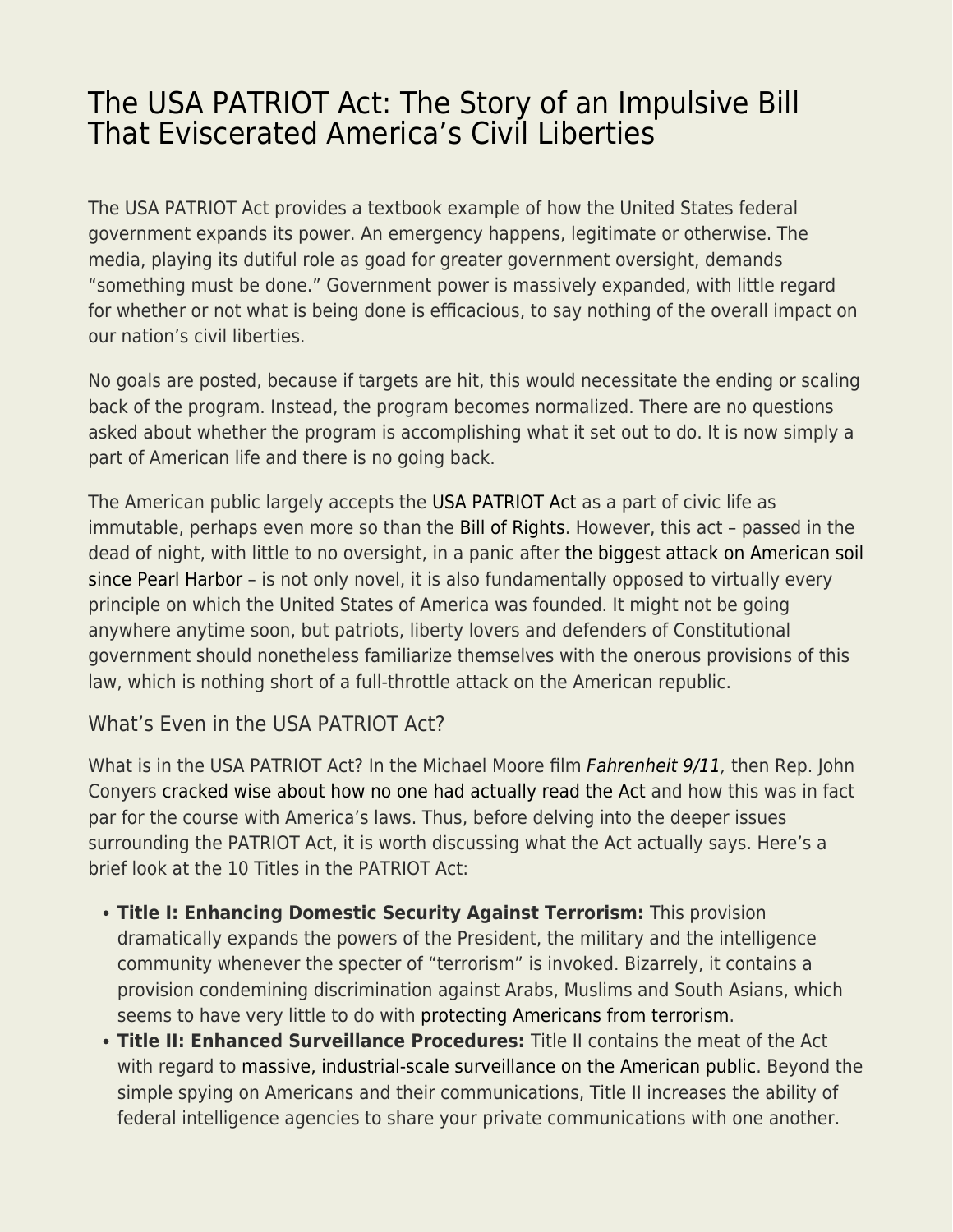- **Title III: International Money Laundering Abatement and Financial Anti-Terrorism Act:** Not simply a section of the USA PATRIOT Act[, Title III is an Act of](https://www.fdic.gov/regulations/examinations/bsa/patriot-act.pdf) [Congress in its own right.](https://www.fdic.gov/regulations/examinations/bsa/patriot-act.pdf) You might have noticed how much more difficult it is to open a bank account or send a wire transfer after 9/11. You can blame this provision, which shredded banking privacy rights in the United States.
- **Title IV: Protecting the Border:** Other than expanding the number of federal employees (of course), the provision of the USA PATRIOT Act charged with protecting America's borders does little other than point toward paths for future action and study. It is worth noting that the weakest provision of the Act is the only one explicitly authorized by the Constitution — protecting the border.
- **Title V: Removing Obstacles to Investigating Terrorism:** Title V authorizes bounties for the apprehension of alleged terrorists, broadens government power to conduct DNA analysis, allows for greater data sharing between law enforcement agencies and, perhaps most disturbingly, requires private telecommunication carriers to comply with government requests for electronic communication records whenever requested by the FBI. It also expands the power of the Secret Service to investigate computer fraud.
- **Title VI: Providing for Victims of Terrorism, Public Safety Officers and Their Families:** Perhaps the most innocuous portion of the USA PATRIOT Act, Title VI provides for a victims' fund for victims of terrorism and their families.
- **Title VII: Increased Information Sharing for Critical Infrastructure Protection:** The subtitle of this section of the Act is a rather wordy way of saying that the United States federal government is allowing for law enforcement agencies to share information across jurisdictional boundaries in an easier fashion than was previously legal. To that end, the Bureau of Justice Assistance was given a \$50,000,000 budget for 2002 and a whopping \$100,000,000 budget for fiscal year 2003.
- **Title VIII: Strengthening the Criminal Laws Against Terrorism:** Title VIII is where the rubber meets the road: What exactly is terrorism, according to the federal government? Unfortunately, this Title does little to clarify what terrorism is, instead focusing on declaring a number of actions (such as attacks on transit) as "terrorism," regardless of intent.
- **Title IX: Improved Intelligence:** The section subtitled "improved intelligence" largely expands the powers and responsibilities of the [Director of Central Intelligence.](https://en.wikipedia.org/wiki/Director_of_Central_Intelligence)
- **Title X: Miscellaneous:** When the federal government titles a segment of a law "miscellaneous," you know it's going to include everything and the kitchen sink. And so it does: The definition of electronic surveillance, additional funds for the DEA in South and Central Asia, research on biometric scanning systems, a limitation on hazmat licensure and infrastructure protections are all addressed in Title X, which is a catchall for everything the federal government forgot to address in the first nine sections of the law.

Most of the provisions of the USA PATRIOT Act were set to sunset four years after the bill